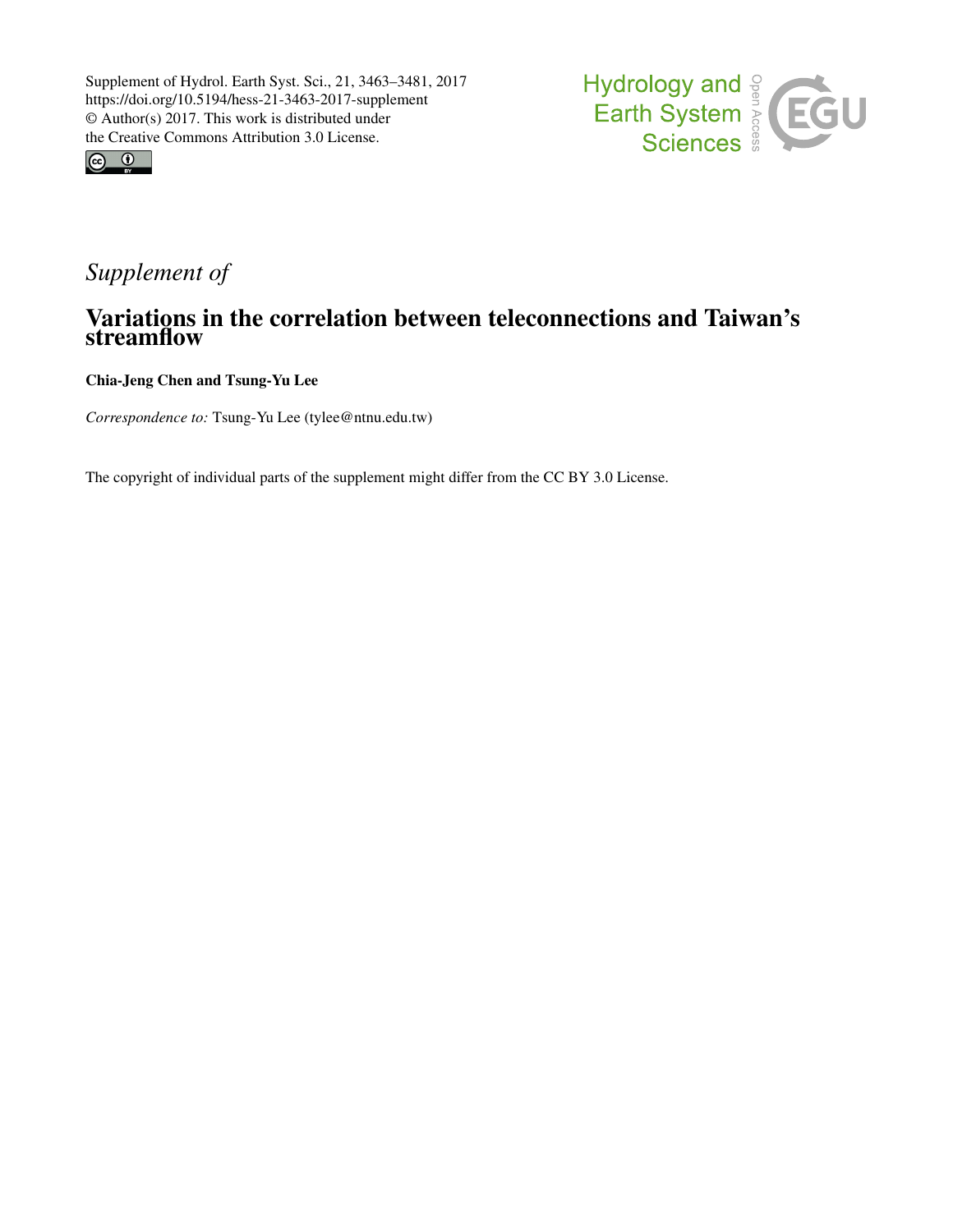### **Caveats of using the CRS detection method:**

As already indicated by the manuscript, there are several classes of approaches available for the detection of regime shifts, such as parametric methods (e.g., the classical *t*-test), non-parametric methods (e.g., the Mann-Whitney-Pettitt test), regression-based methods, cumulative sum methods, and sequential methods. Rodionov (2005) pointed out the pros and cons of some common approaches as well as his sequential method (Rodionov, 2004). The pros of his method are the automatic, early detection of a regime shift and the ability to monitor a possibility of a regime shift in real time. He has shown that his method can outperform Lanzante's method (another robust, non-parametric procedure developed by Lanzante, 1996). Therefore, since developed, Rodionov's method has been used in many studies in climate sciences. Nevertheless, the cons of his method are the requirement of some experimentation on the two parameters used (i.e., the cut-off length *l* and probability level *p*) and inability to account for a gradual regime shift and data with obvious autocorrelation (or red noise, but this issue was later ameliorated by a prewhitening procedure introduced by him, Rodionov, 2006). According to Rodionov (2004), while the probability level *p* is known to determine the critical value of *t* (the Student's *t*-distribution), *"the cut-off length l determines the minimum length of the regimes, for which the magnitude of the shifts remains intact."* It has been tested that, the larger *l* is set, the fewer change points can be identified. By contrast, a smaller *l* does not necessarily lead to more change points since only those significant change points can be identified based on the *t*-test. In other words, if there is no strong regime shift in the data series, the method with some variations in *p* and *l* simply cannot identify any change point (Rodionov, 2015 and verified by us too). In any case, we should still use Rodionov's method with caution since the CRS detection method is purely statistical, and the CRS results could be meaningless without solid evidence from related research.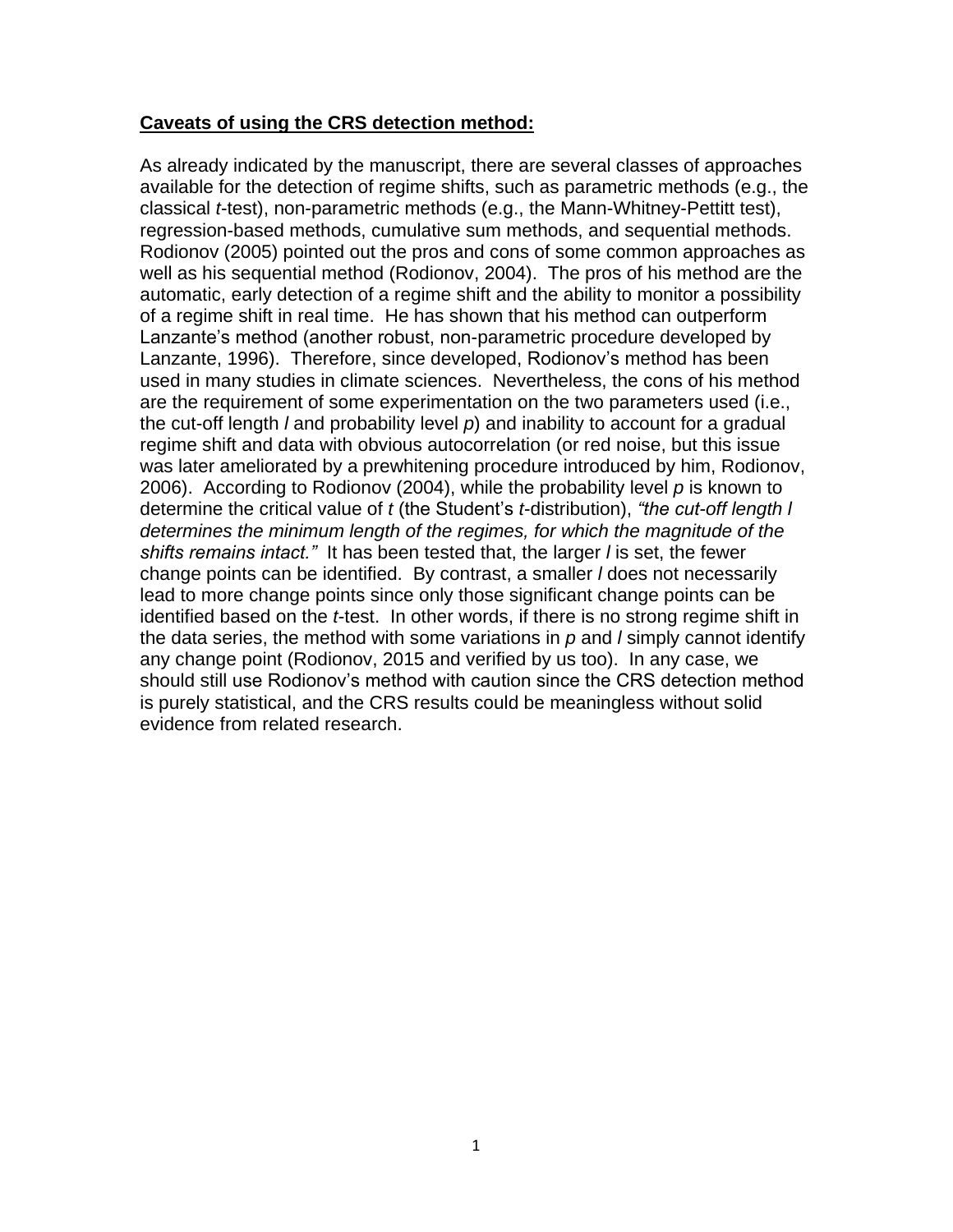#### **Hindcasting experiment using linear regression:**

Linear regression is widely used in climate forecasting studies (e.g., Hastenrath, 1995; Hastenrath et al., 2004; Chen and Georgakakos, 2015) to generate forecasts based on a calibrated, linear equation that depicts how a hydro-climatic predictand (**Y**, the streamflow in our case) responds to selected predictors (**X**, teleconnection indices in our case):

$$
\mathbf{Y}=\mathbf{X}\boldsymbol{\beta},
$$

where  $\beta$  represents coefficients estimated by ordinary least squares. In each catchment, we develop a linear regression equation as the prediction model. In terms of predictors (i.e., independent variables), we adopt 13 teleconnection indices described in the paper (with AAO excluded as relatively short in record) and perform stepwise model selection-based AIC (Akaike Information Criteria). Regarding model selection, we use both forward and backward directions to ensure a thorough search in the variable space. Afterwards, to avoid possible multicollinearity issues resulting from some highly correlated teleconnection indices, the variance inflation factor (*VIF*) is assessed:

$$
VIF_j = \frac{1}{1 - R_j^2},
$$

where  $R_j^2$  is the coefficient of determination from a regression of the  $j^{th}$  predictor on any other predictors. According to the literature (Chen and Georgakakos 2014; Hidalgo-Muñoz et al. 2015), the VIF tolerance threshold is set to be 4 for small samples. The final model is thus determined and used to generate hindcasts (i.e., retrospective forecasts) for that catchment. The generation of hindcasts is subject to the leave-one-out cross-validation (LOOCV) procedure to circumvent artificial skill. Lastly, the LOOCV correlation and Gerrity Skill Score (GSS, Gerrity, 1992) are calculated to assess the prediction skill in that catchment. The GSS, unlike other conventional skill scores (e.g., the Heidke skill score), is an "equitable skill score" with a specific scoring matrix known for rewarding correct forecasts in the less ordinary categories (e.g., high and low flows in our case). The GSS does not reward random or constant forecasts. The GSS has been adopted by a number of practitioners of climate forecasts (e.g., CPC and WMO) and many studies (Chen and Georgakakos 2014; Hidalgo‐

Muñoz et al. 2015). The above framework is repeated for all 41 catchments.

Figure S2 shows some hindcasting results for selected upstream and downstream catchments. LOOCV correlations vary from one catchment to another and can be as high as ~0.6. As a more stringent metric, cross-validated GSS values are generally lower but most of the time pass the significant threshold (e.g., ~0.25 for data size 30, determined by the bootstrap-based hypothesis testing, Chen and Georgakakos, 2014). Overall, using large-scale circulation indices can produce fair to good prediction skills in summer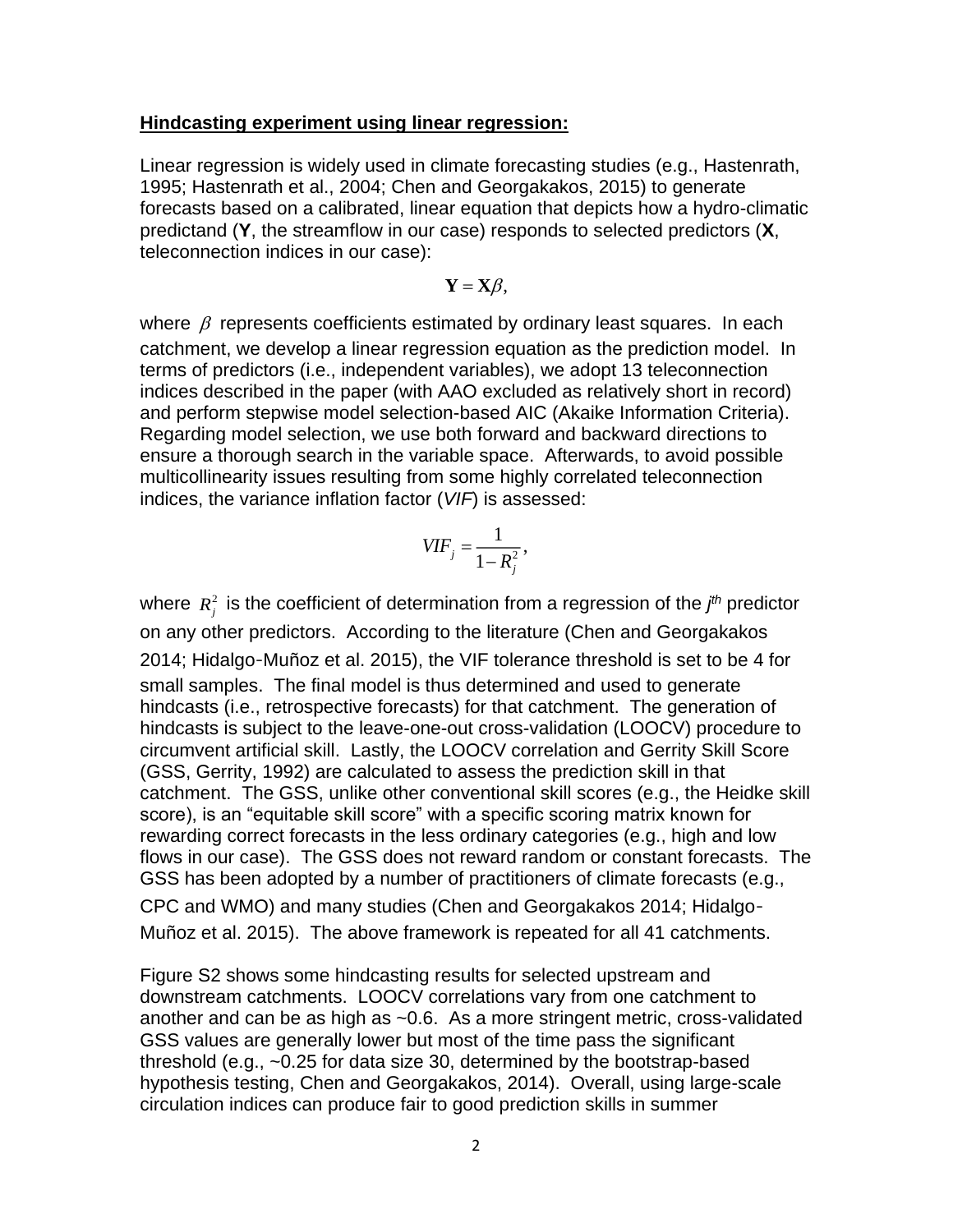streamflow prediction in Taiwan. Among those many climate indices, the PDO and PJ indices are selected most frequently as the predictors for the catchments [while the former is selected seven times (except for SGL), the latter is selected five times (except for Catchments 3 and 9 and BG) for the results shown in Figure S2]. This result is, to a certain extent, consistent with our general correlation assessments (e.g., Table 3 in the main text) and indicates the general dominance of summer climate in Taiwan. Regarding the origin of the predictability, Chen and Chen (2011) indicated that the PDO coincides with the specific meridional SST contrast (i.e., warming in the tropical central and eastern Pacific and cooling in the extratropical North Pacific), which plays a dominant role in modulating summer rainfall in Taiwan. Choi et al. (2010), Kosaka et al. (2013), and Kubota et al. (2016) all provided sufficient evidence of the significant impact of the PJ on tropical cyclone activity and rainfall over the WNP during summer. Based on our findings, the predictability for summer rainfall can be extended to streamflow in Taiwan.

From Figure S2, we can note that the relatively better performance of each LOOCV time series seems to occur during the period from the late 1970s to the late 1990s, coinciding with the CRS epoch discussed earlier. Hindcasts during the pre-regime shift epoch seem to still be able to capture the general variability of the observed runoff (with relatively poorer performance), whereas hindcasts during the post-regime shift epoch appear to present more opposite signals and apparent departures from the observed runoff. It is worth noting that some of the departures occur in years when JAS typhoon activity is abnormally high. For example, in 2007, typhoons Pabuk, Sepat, and Wipha together generated the highest amount of cumulative rainfall for some watersheds over the past decade, and in 2008, typhoons Kalmaegi, Fung-Wong, Sinlaku, Hagupit, and Jangmi made a record of continuous invasions of intense typhoons (all Category 2 and above) in JAS. To further illustrate the effect of CRSs on streamflow prediction, we fitted a new regression model using the data from 1979 to 1998 and then evaluated how the fitted model performed in the remaining years. Using the SGL watershed as an example, Figure S2-i shows the new hindcasting result. In comparison with Figure S2-h, the new fitted model exhibits some definite improvement during the period from 1979 to 1998, showing the outstanding CV correlation and GSS values as 0.84 and 0.56, respectively. However, the fitted model can generate nothing but extremely poor hindcasts for the remainders. In fact, both skill metrics show a reverse sign, clearly illustrating distinct climate regimes over the temporal horizon. In contrast with the above experiment, if we fit another regression model using the data outside the time frame of 1979–98, the stepwise model selection scheme discloses no climate indices that are qualified to be a predictor. To summarize, the linear regression experiment indicates that the assumption of a stable predictor-predictand relationship could be quite problematic for hydro-climatic forecasting due to the observation of CRS.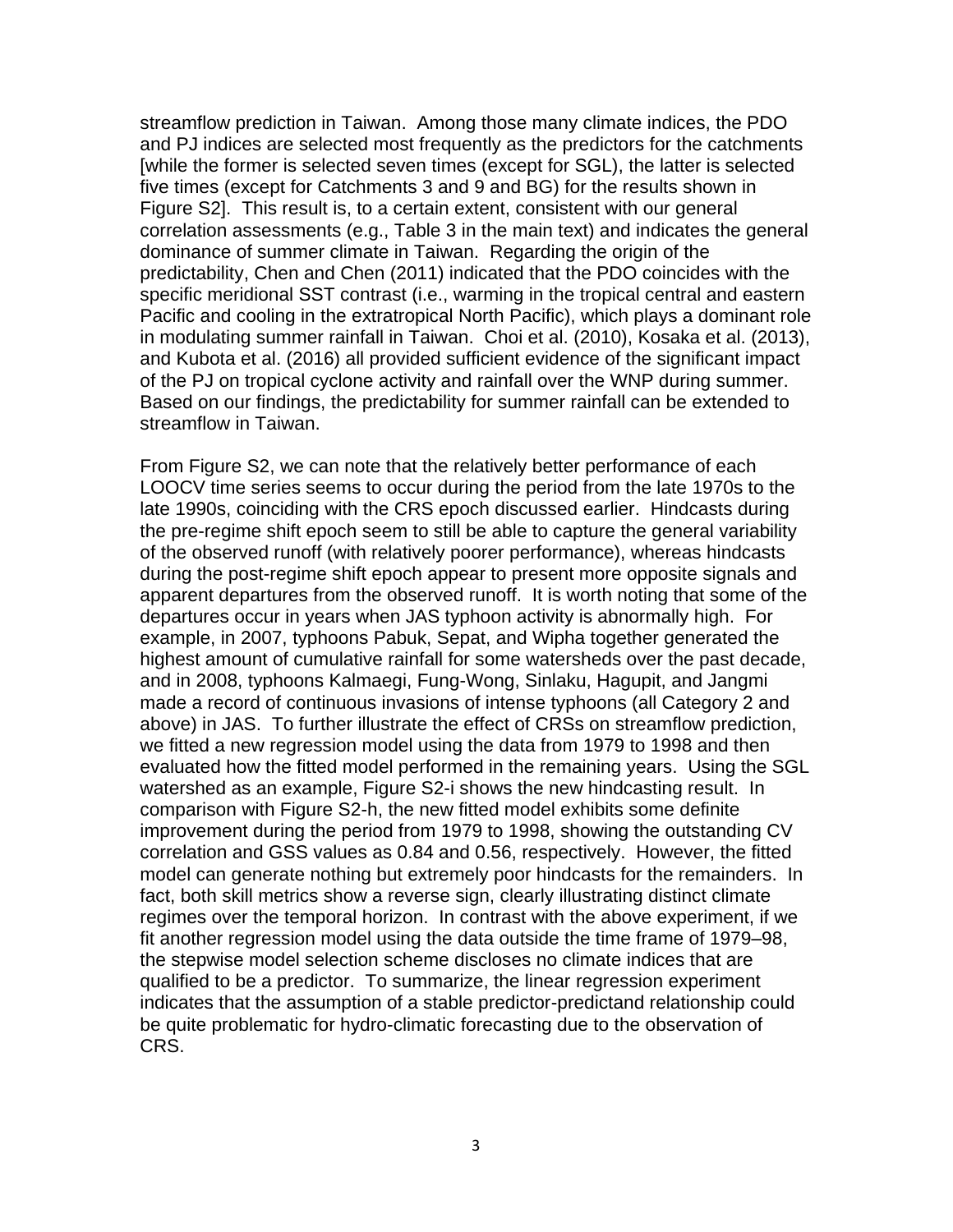#### **Supplementary Figures:**



**Figure S1.** Selected moving-window correlation results. Each boxplot encapsulates correlation values derived from 28 upstream catchments (JAS runoff vs. specific teleconnection index). The year label indicates the end of a moving window (e.g., 1989 indicates the moving window is taken from 1970 to 1989). Blue (magenta) time series denotes the highest (lowest) moving-window correlations over the temporal horizon, and can go outside the box plot range (i.e., deemed an outlier) since the IQR with a factor of 1.5 is used to determine a rather diminished range.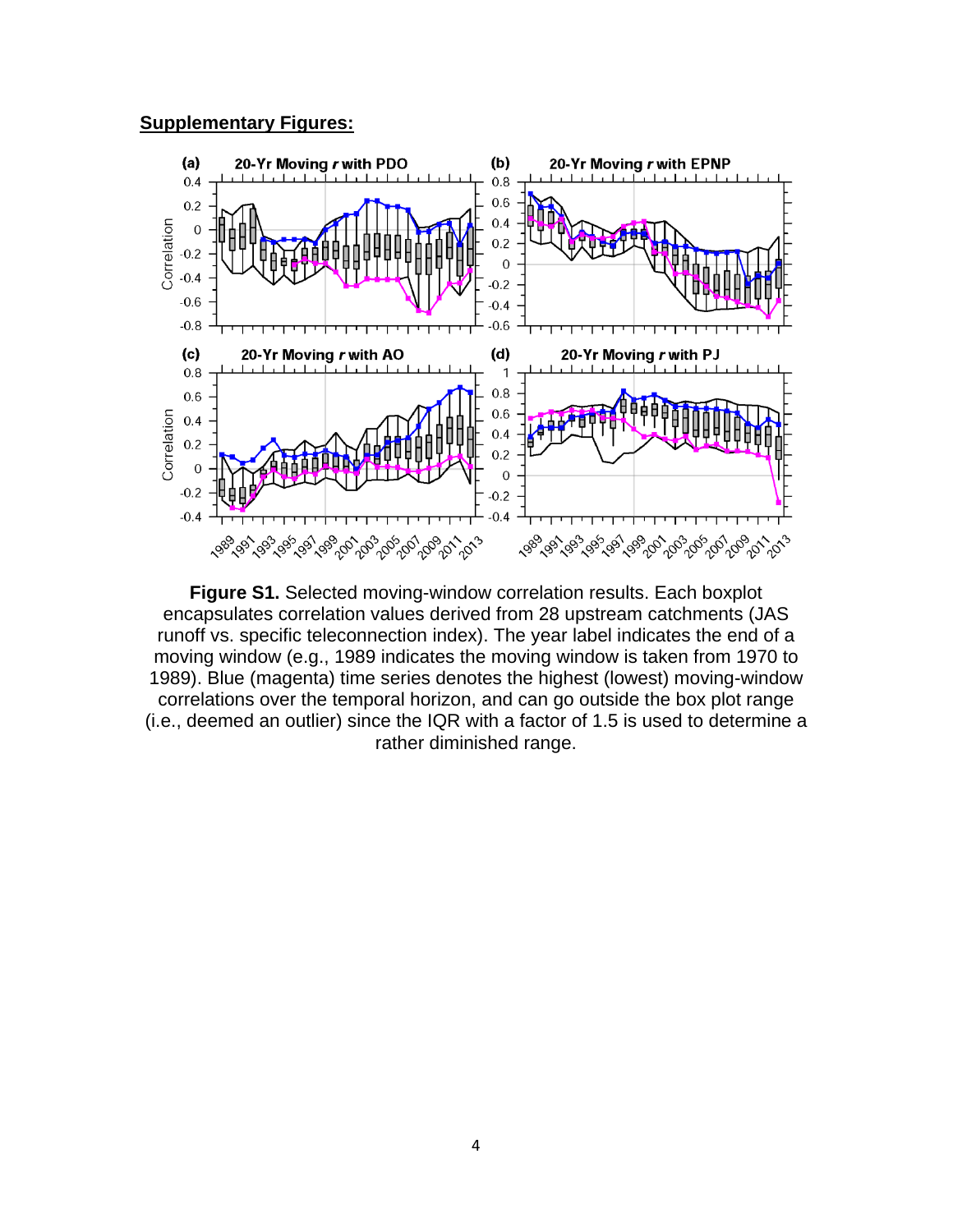

**Figure S2.** (a) to (h) are selected hindcasting results for upstream and downstream catchments in Taiwan using linear regression. Time series in red are model estimates based on the leave-one-out cross-validation (LOOCV) procedure. Cross-validated (CV) correlation and GSS values are also denoted in each plot. (i) is similar to (h), but the linear regression model is trained/fitted with the data from 1979 to 1998, and then the fitted model is tested with the rest of the data points (i.e., 1969–78 and 1999–2013)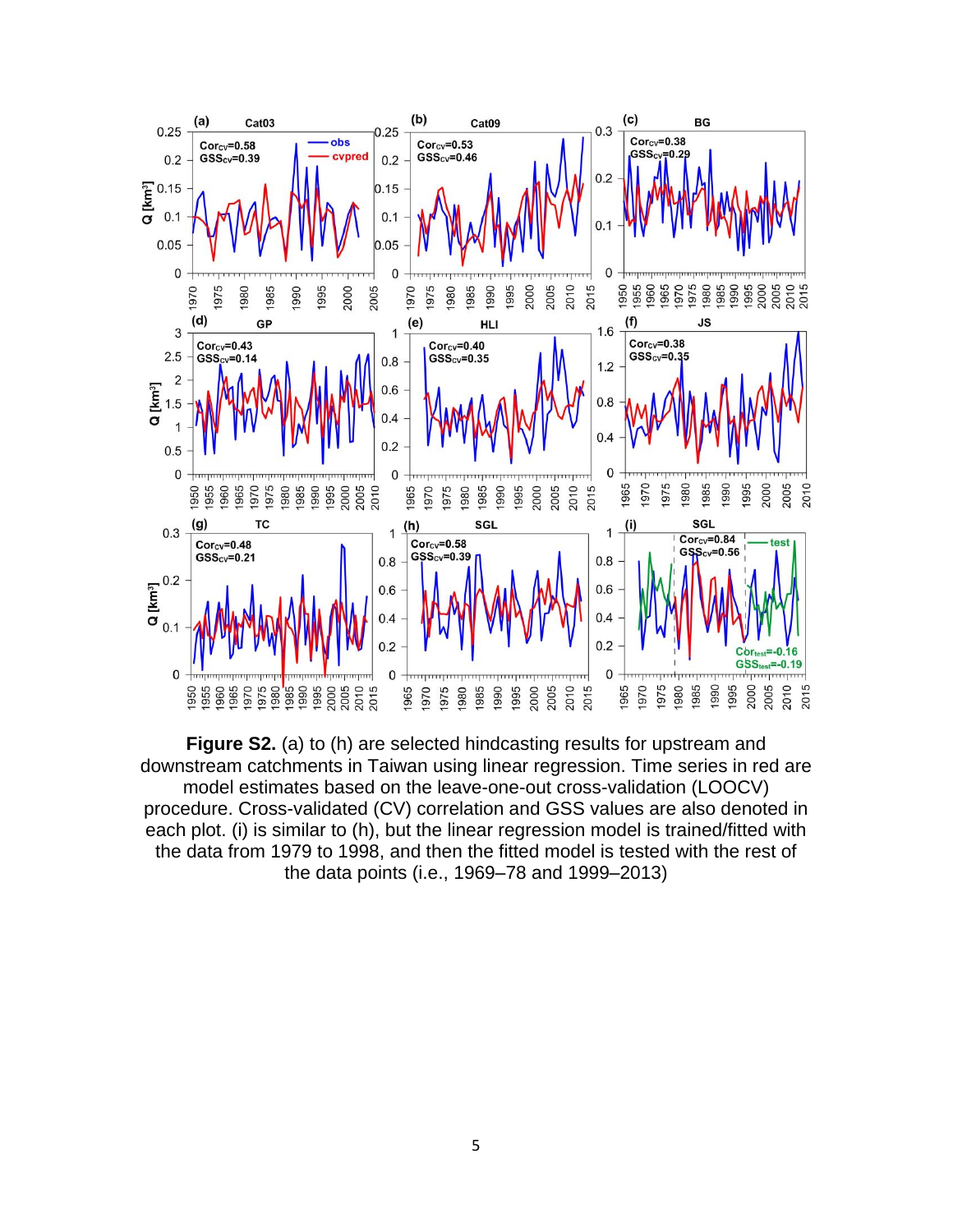

**Figure S3.** Empirical null distribution of field significance test. The abscissa represents the number of catchments with correlations between streamflow and lagged QBO significant at the 95% level  $(p = 0.05)$  in 2000 Monte Carlo trials.

#### **References**

Chen, C.-J. and Georgakakos, A. P.: Hydro-climatic forecasting using sea surface temperatures: methodology and application for the southeast US, *Climate Dyn.*, 42, 2955–2982, 2014.

Chen, C.-J. and Georgakakos, A. P.: Seasonal prediction of East African rainfall, *Int. J. Climatol.*, 35(10), 2698–2723, 2015.

Chen, J. M. and Chen, H. S.: Interdecadal variability of summer rainfall in Taiwan associated with tropical cyclones and monsoon, *J. Climate*, 24(22), 5786–5798, 2011.

Choi, K. S., Wu, C. C., and Cha, E. J.: Change of tropical cyclone activity by Pacific-Japan teleconnection pattern in the western North Pacific, *J. Geophys. Res.*, 115, doi:10.1029/2010JD013866, 2010.

Hastenrath, S.: Recent advances in tropical climate prediction, *J. Climate*, 8(6), 1519–1532, 1995.